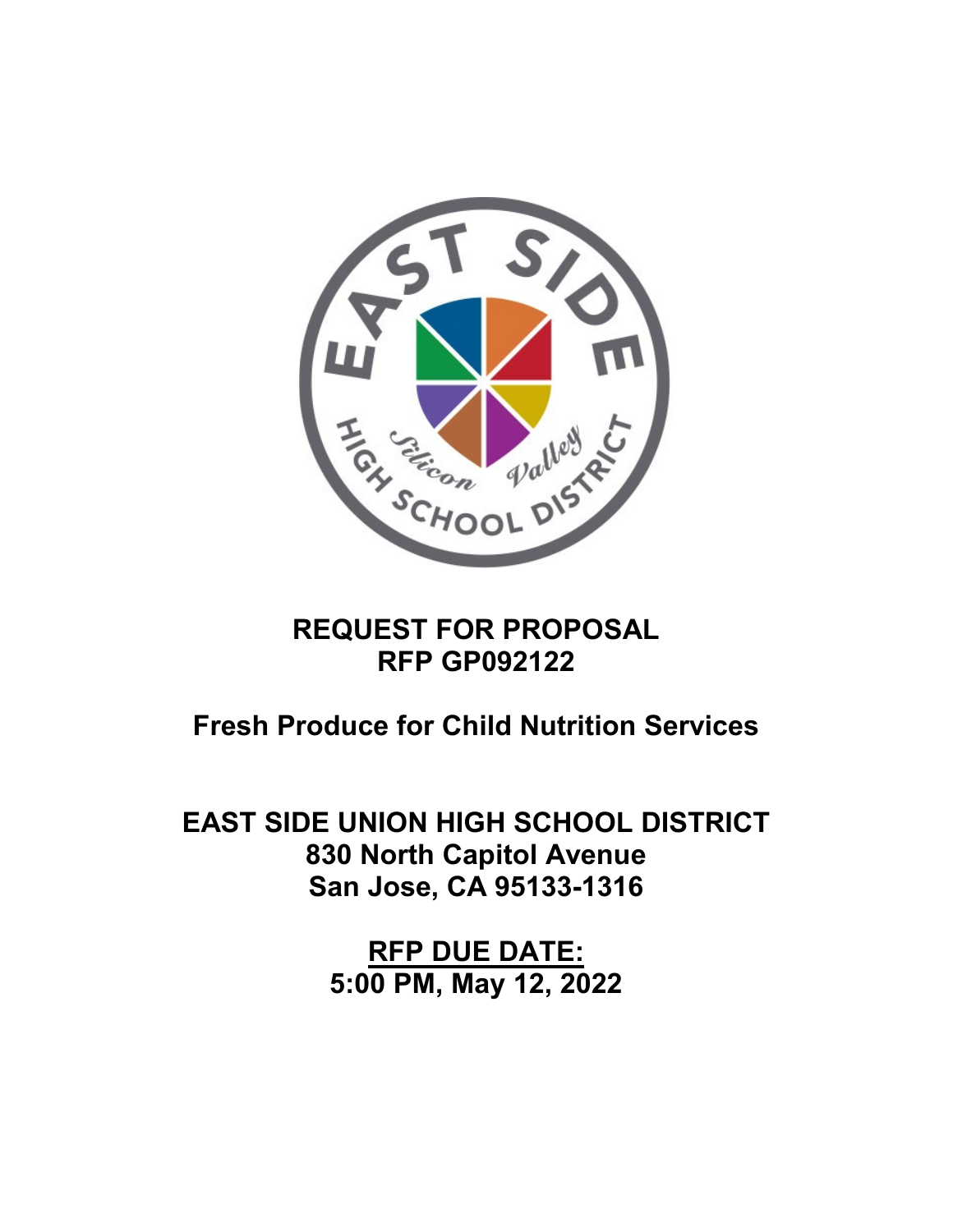### **Notice to Vendors**

The Board of Trustees of the East Side Union High School District (ESUHSD) is requesting proposals for the award of purchase order contract for the purchase of **Fresh Produce Products and Services for Child Nutrition Services** in accordance with the minimum specifications included herein. Prices are to be quoted F.O.B. Destination: Multiple Destinations.

PlanetBids is a web enabled procurement and electronic bidding system. In order to begin bidding for this RFP the Vendor must first register, for free, online: <http://www.planetbids.com/portal/portal.cfm?CompanyID=24763>

As a registered and approved vendor within our vendor database, you will be automatically notified of bid alerts, bid changes or updates and addenda. All bid related information is located within the different tabs of the bid detail. Only applicable tabs will be available within the bid.

To download a copy of the line item, register and login to PlanetBids, double click on the Project Title you wish to bid on. Once the bid is open select the Line Items tab. In the top right corner click on Export. Save file under desired folder and name.

Copies of the RFP, including forms that need to be completed and submitted, can be downloaded from the PlanetBids website.

All proposals are to be submitted electronically via PlanetBids on or before **5:00 PM, May 12, 2022**. All necessary documentation for this RFP can be downloaded via the PlanetBids website.

Contact Person: Phuong Nguyen/Senior Contract Specialist Phone: 408-347-5073

#### **Paper RFPs will not be accepted**. **We are only accepting electronic RFPs via PlanetBids.**

No vendor may withdraw any proposal for a period of ninety (90) calendar days after the date set for the proposal submittal deadline. A successful respondent vendor shall not be relieved of the proposal submitted without the District's consent, which relief the District may grant or deny in its discretion.

ESUHSD will review the responses, contact references, and complete a weighted scoring matrix for each respondent vendor.

ESUHSD reserves the right to accept or reject any item or group(s) of items of a proposal. ESUHSD also reserves the right to waive any minor informality or irregularity in any proposals. Additionally, ESUHSD may, for any reason, decide not to award an agreement as a result of this RFP, or to reissue the RFP.

There will not be a formal public opening for this RFP. After the recommendation for the purchase order contracts award is submitted to the Board of Trustees for approval, all proposals will be available for public review.

For assistance with eBidding, please refer to the eBidding User Guide. To locate the eBidding Users Guide, click on "Place eBid". After you have accepted the terms and conditions, click the "?" (Red question mark) located at the upper right of the page to access the PlanetBids Support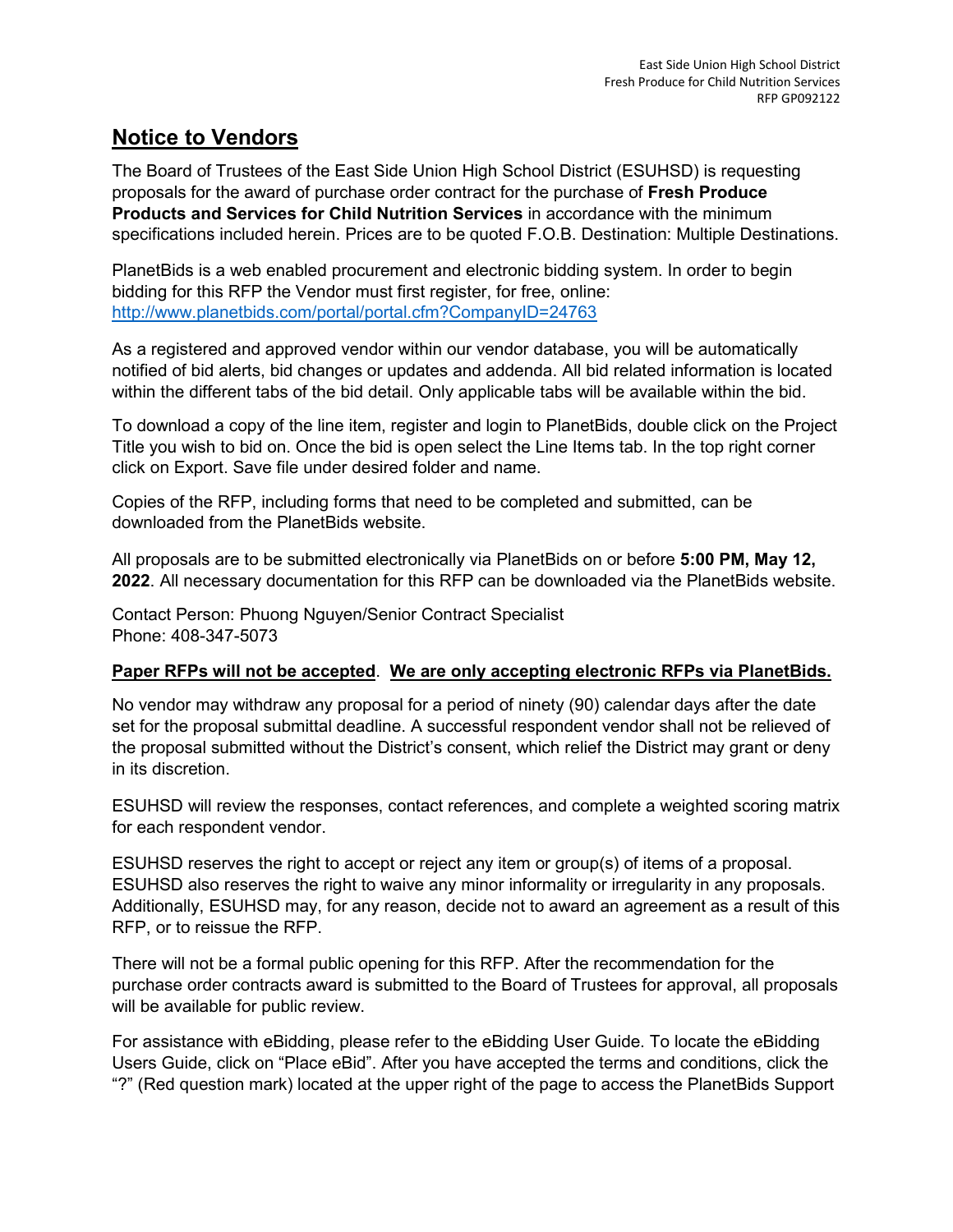Page. Here you can view Frequently Asked Questions, download the eBidding Users Guide or open a support ticket for further assistance.

The User Guide can be downloaded from the vendor portal or by following this link: <https://www.planetbids.com/UsersGuides/PlanetBids%20BidsOnline%20Users%20Guide.pdf>

If you are having technical issues downloading or submitting your bid documents please contact Planet Bids Directly at (818) 992-1771.

# **Proposed Timeline**

The following is the anticipated timeline of events for this RFP. ESUHSD may change the estimated dates and processes as deemed necessary.

| April 14, 2022 | <b>Publish Request for Proposals</b>                                   |
|----------------|------------------------------------------------------------------------|
| May 2, 2022    | Last day for submissions of questions and/or clarifications by 1:00 PM |
| May 12, 2022   | Proposals Due electronically only on PlanetBids by 5:00 PM             |
| June 6, 2022   | Award presented to the Board of Trustees                               |
| July 1, 2022   | Contract start date - PO issuance                                      |

# **Addenda**

The ESUHSD may modify this RFP, any of its key action dates, or any of its attachment, prior to the proposal submittal date. Addenda will be numbered consecutively as a suffix to the RFP reference number. Addenda shall be available for public view on PlanetBids. It is the Respondent Vendor's responsibility to ensure they have incorporated all addenda. Failure to acknowledge incorporated addenda will not relieve the Respondent Vendor of the responsibility to meet all terms and conditions of this RFP and any subsequent addenda.

### **Inquiries and/or Clarifications**

Any requests for clarification of the RFP shall be made via PlanetBids only, under the "Q&A" tab, no later than **1:00 PM, May 2, 2022.**

All responses to questions/clarifications will be posted to the PlanetBids website. If any addenda are issued, they too shall be posted to the PlanetBids website. It is the Respondent Vendor's responsibility to review PlanetBids for any responses and/or addenda.

ESUHSD is responsible only for what is expressly stated within this RFP and any authorized written addenda thereto. ESUHSD is not responsible for and will not be bound by any person not authorized to act on its behalf.

*As of the issuance date of this RFP and continuing until the final date for submission of proposals, contact with ESUHSD employees is strictly limited. All personnel representing ESUHSD are specifically directed not to hold meetings, conferences or technical discussions with any vendor for purposes of responding to this RFP. Any vendor found to be acting in any way contrary to this directive will be disqualified from entering into any contract that may result from this RFP.*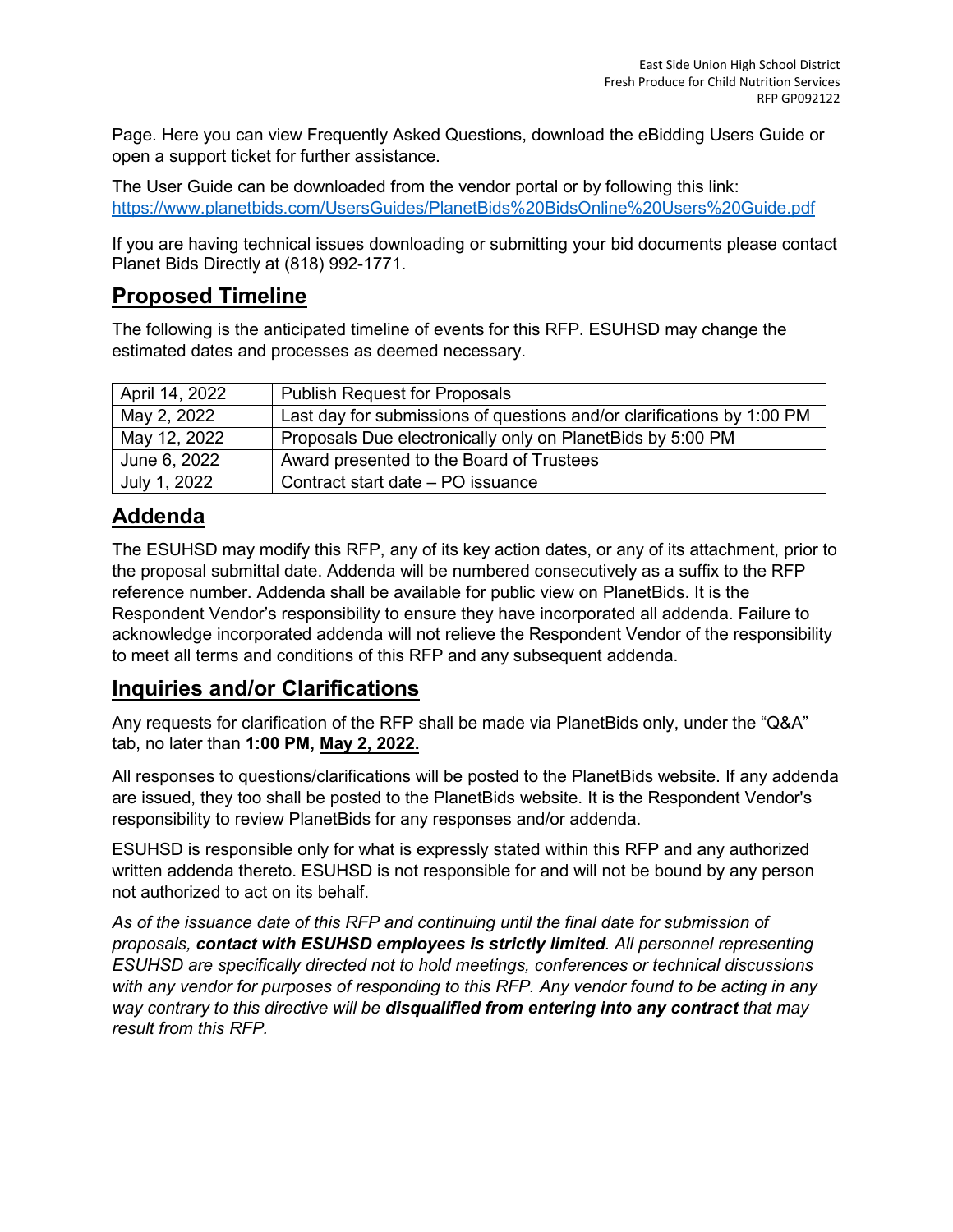# **Submission of RFP Proposals**

Please review this RFP carefully before responding to ensure that all procedural, system and contractual requirements are fully understood. Failure to adhere to all requirements will disqualify the proposal.

# **Evaluation Criteria**

The following is the criteria by which ESUHSD will evaluate proposals submitted in response to this RFP.

| <b>RFP Evaluation Criteria</b>                |      |  |  |
|-----------------------------------------------|------|--|--|
| Price                                         |      |  |  |
| <b>Product Specifications</b>                 |      |  |  |
| Adherence to RFP Requirements                 |      |  |  |
| <b>Vendor Qualifications/Past Performance</b> |      |  |  |
| Total                                         | 100% |  |  |

# **District Overview**

ESUHSD encompasses a 180 square mile area of San Jose, bordering on "Silicon Valley" in Santa Clara County. It is one of California's largest high school districts (grades 9-12) with an enrollment of approximately 22,576 students. ESUHSD operates twelve comprehensive high schools, one continuation high school, three alternative schools and eight charter schools. The charter schools serve an additional 3,961 students. ESUHSD also administers an Adult Education Program that serves over 8,100 adults.

As one of the largest school districts in the area, our participation rates for food for CNS are outstanding. Each day the district will serve over 4,000 breakfasts 8,000 lunches and 1,500 suppers. ESUHSD operates 11 fully functioning production sites where food will be dropped daily (list of locations is under product specifications). Within these 13 sites, 40 programs participate in food programs, everything from our traditional schools, to charter schools and county programs.

COVID-19 has altered the way meals are prepared, served and distributed to families in the East Side Union High School District community. Estimated quantities and dates of service are subject to change based on county, state and/or federal guidelines.

# **Purpose of the Proposal**

The purpose of this request for proposal (RFP) is to solicit proposals from qualified vendors to provide ESUHSD with pricing for various perishable foodstuffs and food commodities for the self-operated Child Nutrition Service program at East Side Union High School District.

### **Product Specifications**

Materials furnished must conform to the specifications and will be subject to the inspection and approval of the ESUHSD's General Purchasing Department. Qualifications or changes in specifications prior to RFP opening must be in writing. Only written qualifications or changes will be valid and must accompany the vendor's documents. All specifications are minimal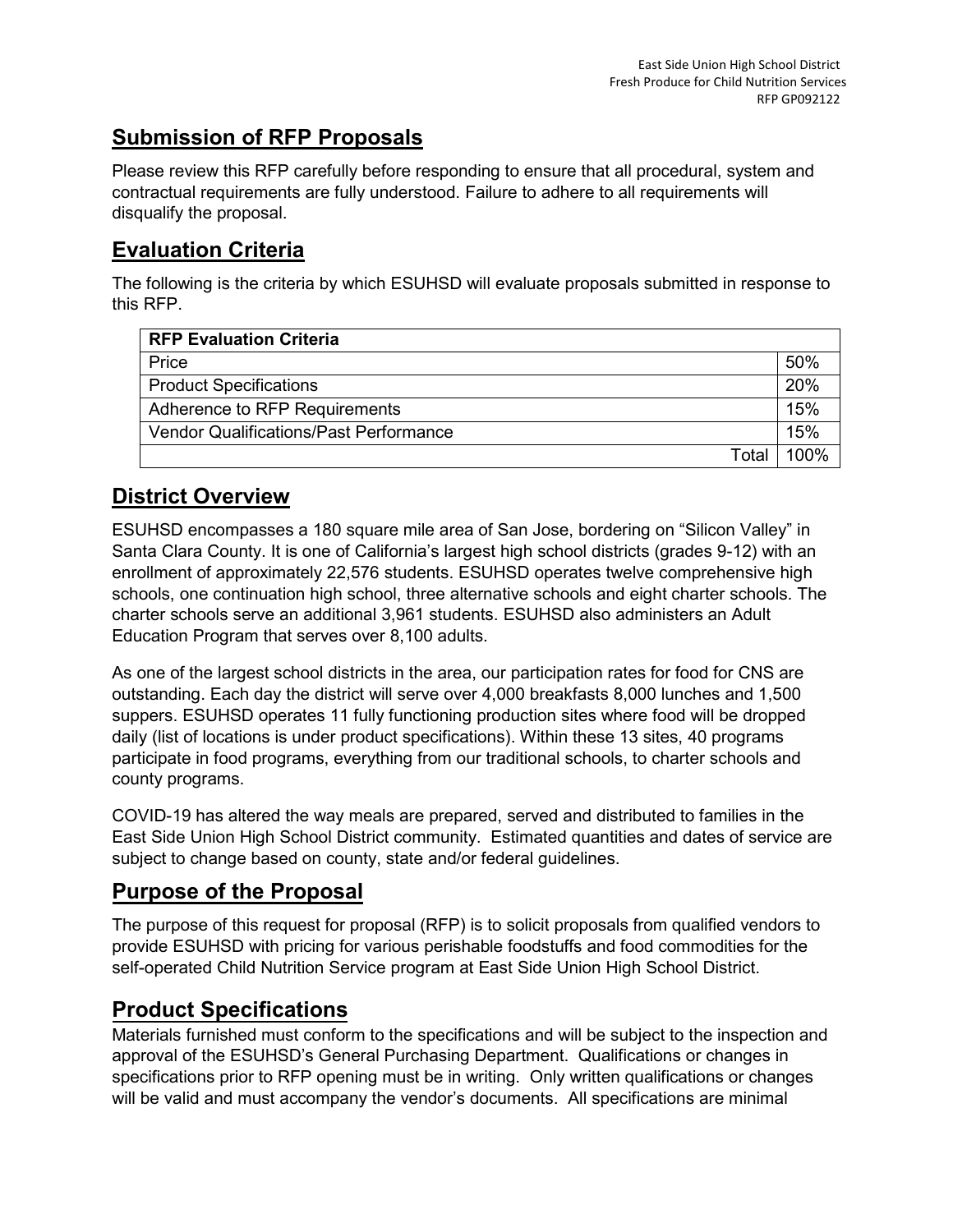requirements that must be met or exceeded. Alternate proposals submitted on forms other than those supplied by the ESUHSD will negate all proposals submitted under that item.

All refrigerated foods must be stored between 32-40°, and be delivered in a refrigerated vehicle and received at or below 40° F. Frozen foods must be delivered in a vehicle that has a freezer and received in a frozen state. All goods must be delivered in good condition.

All drop shipments must reference ESUHSD purchase order and must be made at the scheduled time. Shipments will be delivered 4 days a week to the East Side Union High School Site Kitchens as listed below:

| Andrew P. Hill High School          | 3200 Senter Road         |
|-------------------------------------|--------------------------|
|                                     | San Jose, CA 95111       |
| Calero High School                  | 420 Calero Avenue        |
|                                     | San Jose, Ca 95123       |
| Evergreen Valley High School        | 3300 Quimby Road         |
|                                     | San Jose, CA 95148       |
| Independence High School            | 617 N Jackson Ave        |
|                                     | San Jose, CA 95133       |
| James Lick High School              | 57 North White Road      |
|                                     | San Jose, CA 95127       |
| Mt. Pleasant High School            | 1750 South White Road    |
|                                     | San Jose, CA 95127       |
| Oak Grove High School               | 285 Blossom Hill Road    |
|                                     | San Jose, CA 95123       |
| Piedmont Hills High School          | 1377 Piedmont Road       |
|                                     | San Jose, CA 95132       |
| Santa Teresa High School            | 6150 Snell Road          |
|                                     | San Jose, CA 95123       |
| Silver Creek High School            | 3434 Silver Creek Road   |
|                                     | San Jose, CA 95121       |
| W.C. Overfelt High School           | 1835 Cunningham Avenue   |
|                                     | San Jose, CA 95122       |
| Yerba Buena High School             | 1855 Lucretia Avenue     |
|                                     | San Jose, CA 95122       |
| Education Center (District Office - | 830 North Capitol Avenue |
| Warehouse)                          | San Jose, CA 95133       |

Orders will be placed by school site managers or CNS staff on a weekly basis.

Delivery of products will be made, upon request from a qualified representative between the following hours: 4 days per week Monday thru Friday between 5:30am and 10:00am for all bid items.

ESUHSD and its sites follow USDA Component-Based Menu Plan. All food good deliveries to our facilities shall require nutrient information and/or CN labels.

All Respondent Vendors must provide the district with Hazardous Analysis and Critical Control Point (HACCP) information as required by state and federal guidelines upon request.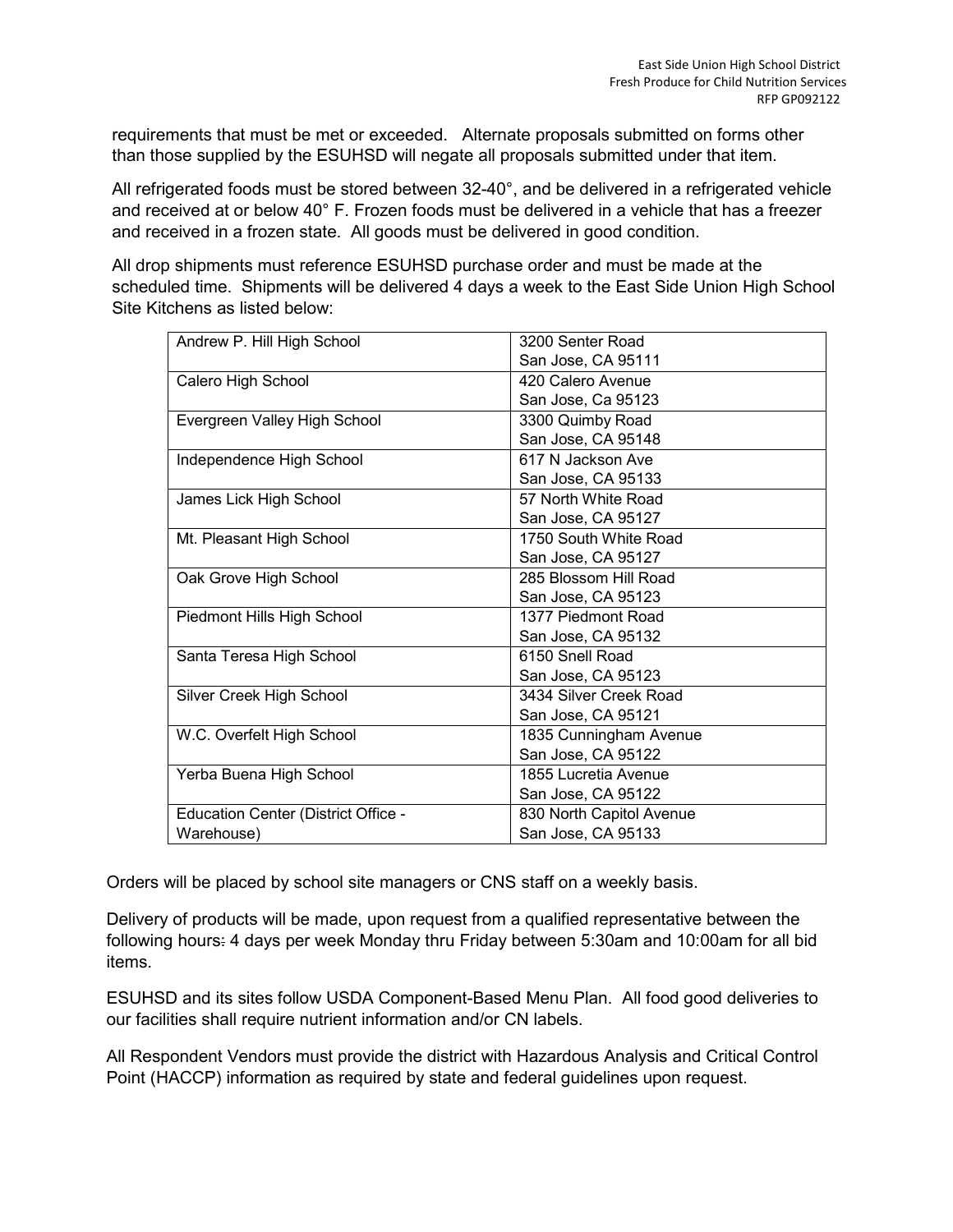#### **A. Individual Specifications:**

ESUHSD does not guarantee orders of all or any amount of the estimated quantities specified in this RFP, nor shall ESUHSD be required to limit its orders. Respondent Vendors must specify minimum or maximum quantities or charges. Therefore, Respondent Vendors must state minimum shipments if minimums are required in the comments section. Products will be ordered on an "as-needed" basis. Orders requiring minimum amounts of product per shipment may affect bid awards.

Bidder shall provide "product code number" for each product bid.

Bidders will be required to provide nutritional information and CN labels or manufacturer's documentation that verifies product's contribution to the School Breakfast and/or Lunch pattern upon request.

Geographic preference (California) to the maximum extent feasible and appropriate for produce items.

ESUHSD must approve any produce items that are brought in from outside the United States.

Produce items, such as Salad Mix, Apples and Oranges will maintain a single set price throughout the year.

#### **B. Federal Regulations for Food Items:**

All food items must meet current federal, state, and local requirements – including, but not limited to sodium, whole grain, Smart Snack requirements.

### **Buy American Requirements; Vendor Certification**

As required by the Buy American provision, all products must be of domestic origin as required by 7 CFR Part 210.21(d).

This District participates in the National School Lunch Program and School Breakfast Program and is required to use the nonprofit food service funds, to the maximum extent practicable, to buy domestic commodities or products for Program meals. A "domestic commodity or product" is defined as one that is either produced in the U.S. or is processed in the U.S. substantially using agricultural commodities that are produced in the U.S. as provided in 7 CFR Part 210.21(d).

Exceptions to the Buy American provision should be used as a last resort; however, an alternative or exception may be approved upon request. To be considered for the alternative or exception, the request must be submitted in writing to Julie Kasberger, Director of General Services (kasbergerj@esuhsd.org), and a minimum of 15 days in advance of delivery. The request must include the:

**A.** Alternative substitute(s) that are domestic and meet the required specifications:

- 1. Price of the domestic food alternative substitute(s); and
- 2. Availability of the alternative domestic substitute(s) in relation to the quantity ordered
- **B.** Reason for exception: limited/lack of availability or price (include price):
	- 1. Price of the domestic food product; and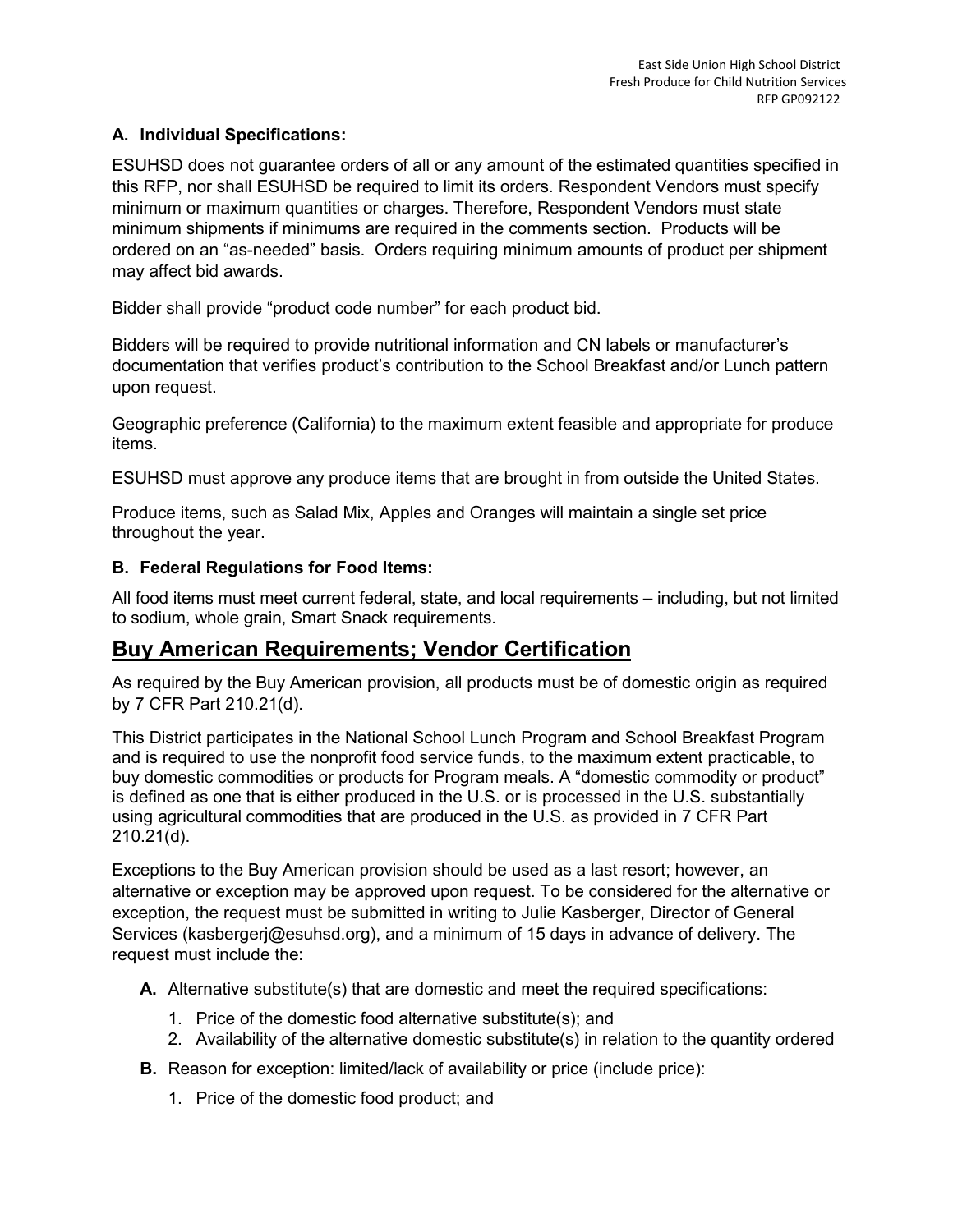2. Price of the non-domestic product that meets the required specification of the domestic product

ESUHSD requires suppliers to certify the food product was processed in the United States and certify the percentage of U.S. content, by weight or volume, in the food component or processed food products supplied to us. Each proposal submitted constitutes the respondent vendor's certification that all item(s) it supplies to ESUHSD in connection with this RFP will be produced and processed in the U.S. and contain over 51% of its agricultural food components, by weight or volume, from the U.S.

To ensure on-going compliance with the Buy American requirements, each contract with any vendor awarded a contract in connection with this RFP shall include the Buy American certification signed by the vendor.

### **Contract Specifications:**

ESUHSD reserves the right to add or delete related items from the contract at any time during the period of the contract. ESUHSD reserves the right to cancel immediately any awarded contract for any reason determined by ESUHSD to be detrimental to the health and welfare of the students and school personnel or that seriously affects the quality of the service. ESUHSD will hold the Respondent Vendor in default if they have caused such condition to arise.

ESUHSD authorized agent must sign all invoices.

All statements for purchase made by ESUHSD/Child Nutrition Services will be sent to:

East Side Union High School District 830 North Capitol Avenue San Jose, CA 95133

Upon request, Vendor must be able to furnish monthly, quarterly or yearly usage reports, as well as any other report required by ESUHSD.

The awarded Respondent Vendor must be able to contact the Child Nutrition Services Department if for any reason the order or delivery date or time may not be met.

Awarded vendors must not send special orders early (all products) without prior consent.

Returns are to be picked up within 7 working days of notification. Produce will be replaced within 24 hours.

No "Dark Drops" will be accepted. A "dark drop" is any item left before or after identified delivery times.

The vendor must state minimum shipments if minimums are required on the Identification of Surcharges Page. Products will be ordered on an "as-needed" basis. Orders requiring minimum amounts of product per shipment may affect RFP awards.

Failure to comply with any of the above requirements will be sufficient cause for the cancellation of the contract.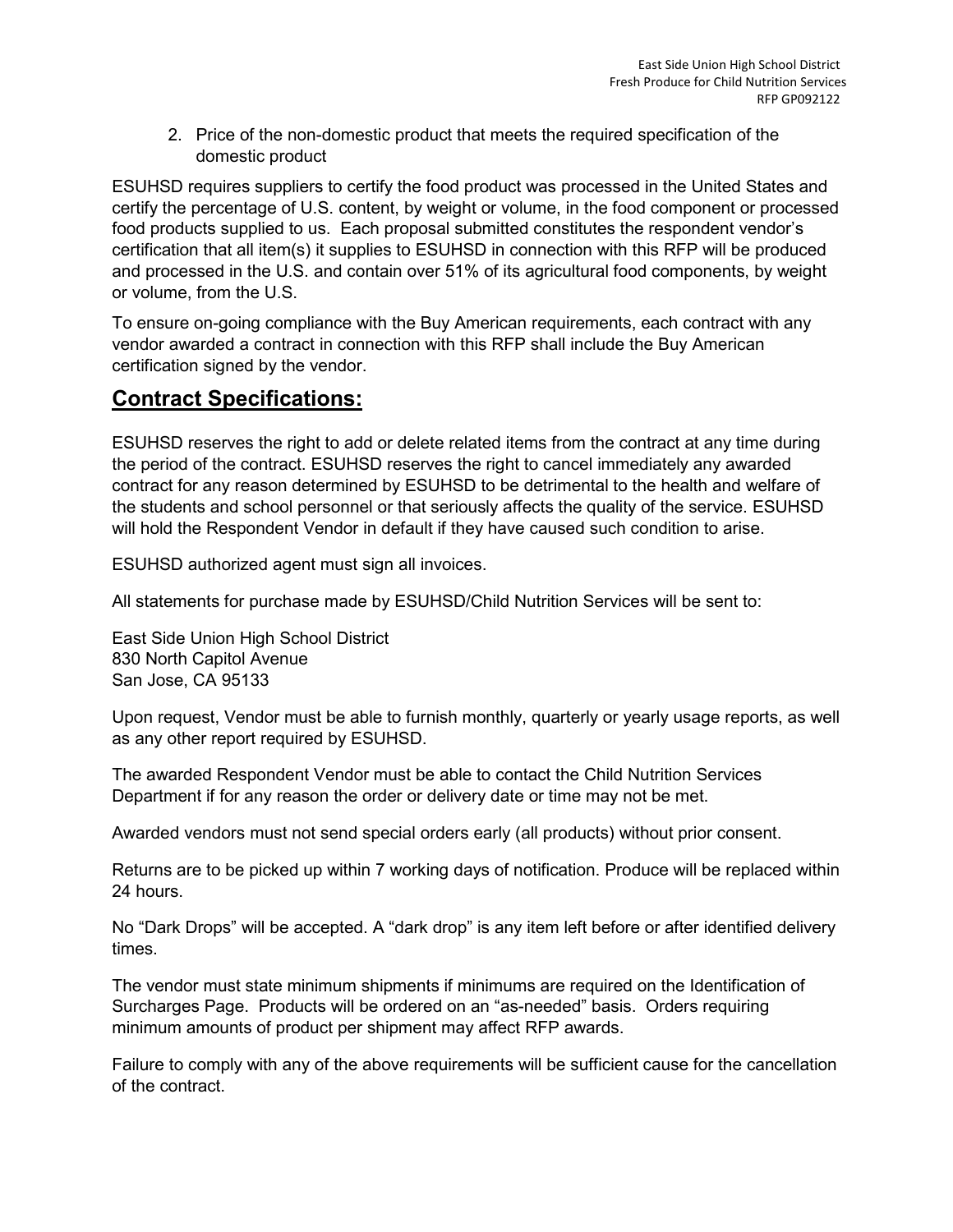# **Term of Pricing**

The term of the Fixed Pricing Period shall commence upon ESUHSD execution of the contract, tentatively scheduled for **July 1, 2022**. The period of time that prices quoted herein shall remain in effect for a minimum period of 13 months after bid award. The vendor must provide in writing any price changes 90 days prior to the annual renewal date. Time extensions may be granted upon mutual consent of all parties involved within the conditions of this bid, but not to exceed four years.

In the event that parties involved consent in contracting time extensions, the following conditions for price adjustments shall apply. Prices bid herein may increase with the mutual consent of parties involved. The effective date of such increase shall be specified in writing by the District. All proposed price increases shall require the submission by the vendor of the manufacturer's national or regional published price list or printed notices of price changes. All purchase orders placed under this agreement shall be delivered and invoiced at the agreement price prevailing at the time the order is placed, regardless of the actual delivery date.

# **Pricing Specifications**

#### F.O.B. delivery pricing:

Respondent Vendors must quote prices F.O.B. Destination, to the delivery location designated by ESUHSD and/or Purchasing Department for all transactions against this agreement. All transportation charges shall be prepaid to the address indicated on the purchase order unless a different address is specified in writing by ESUHSD Purchasing Department. ESUHSD will not pay shipping and handling charges, nor shall ESUHSD pay for any fuel surcharges that are not indicated herein. If the material is not received within the time specified for delivery, it will be received at the discretion of ESUHSD. Should it be necessary to refuse delivery of any material contained in the bid document, the Respondent Vendor shall be responsible for the cost of retrieving the material in question.

#### Price increases:

The period of time that prices quoted herein shall remain in effect for a minimum period of 13 months after bid award. The vendor must provide in writing any price changes 90 days prior to the annual renewal date. Time extensions may be granted upon mutual consent of all parties involved within the conditions of this bid, but not to exceed a period of three years.

In the event that parties involved consent in contracting time extensions, the following conditions for price adjustments shall apply. Prices bid herein may increase with the mutual consent of parties involved. The effective date of such increase shall be specified in writing by the District. All proposed price increases shall require the submission by the vendor of the manufacturer's national or regional published price list or printed notices of price changes. All purchase orders placed under this agreement shall be delivered and invoiced at the agreement price prevailing at the time the order is placed, regardless of the actual delivery date.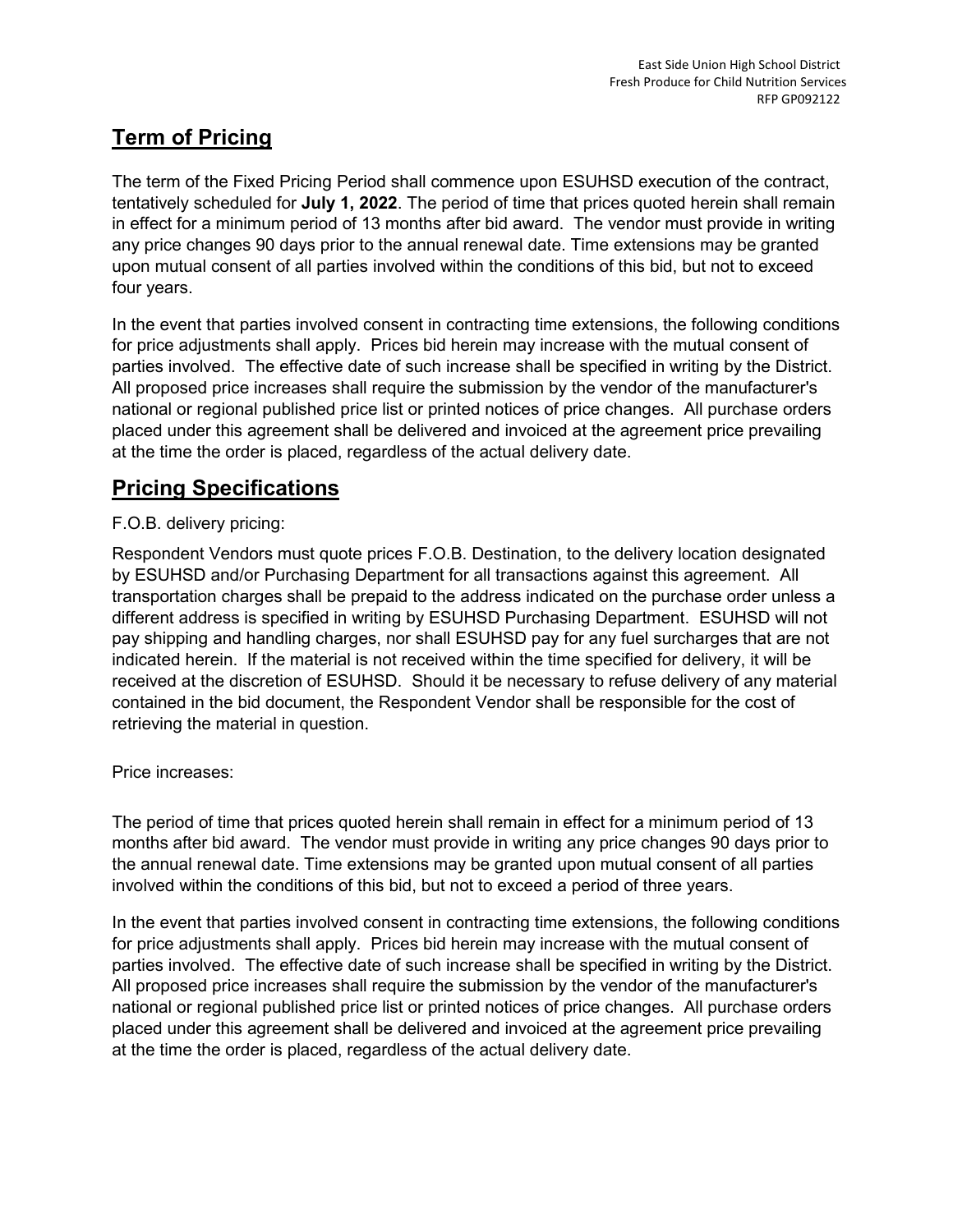# **Respondent Vendors Cost**

Any costs incurred by the Respondent Vendor for the development of their proposals are the sole responsibility of the Respondent Vendor and shall not be chargeable to the ESUHSD.

### **Errors and Omissions**

If a Respondent Vendor discovers any ambiguity, conflict, discrepancy, omission or other error in this RFP or any of its attachments, they shall immediately notify ESUHSD of such error in writing and request modification or clarification of the document. Modifications will be made via addenda. Clarifications will be posted to the PlanetBids website, without divulging the source of the request.

If a Respondent Vendor fails to notify ESUHSD, prior to the date fixed for submission of proposals, of an error in the RFP known to them, or an error that reasonably should have been known to them, they shall submit proposals at their own risk, and if they are awarded the contract, they shall not be entitled to additional compensation or time by reason of the error or its later correction.

# **Exceptions**

If a Respondent Vendor takes exception to any part of this RFP, including but not limited to specification of the Insurance, Administrative and Legal Requirements as written herein or as amended by any addenda subsequently issued, must be done in writing. Said exceptions must be submitted with the proposal, failure to do so will be construed as acceptance of all items.

### **Organization of Proposals**

Proposal responses are to be organized simply and economically. Each Proposal shall be submitted in the following order with the following documents **ALL ITEMS BELOW ARE REQUIRED IN ORDER FOR THE PROPOSAL TO BE ACCEPTED AS A RESPONSIVE PROPOSAL**:

- 1. Cover letter Each proposal will have a cover letter on company letterhead of the company or organization submitting the proposal. The cover letter must briefly summarize the Respondent Vendor's ability to provide the products AND services specified in this RFP. The cover letter shall be signed by a representative who has the legal capacity to enter the organization into a formal contract with ESUHSD.
- 2. Exhibit 1 General vendor information/signature page
- 3. Exhibit 2 List of references: Three (3) K-12 educational client references that have received similar services from the vendor within the last three (3) years.
- 4. Exhibit 3 Statement of surcharges- ex. Delivery to sites, (extended) warranties.
- 5. Exhibit 4 Buy American Certification for Child Nutrition Services
- 6. Exhibit 5 Proposal Forms (item pricing) Provide additional manufacturer brands and flavors with corresponding prices when asked for assorted flavors. Exhibit 6 - Fingerprinting requirements
- 7. Exhibit 7 Certificate of Non-Discrimination
- 8. Exhibit 8 Conflict of Interest
- 9. Exhibit 9 Non-collusion Declaration
- 10. W-9